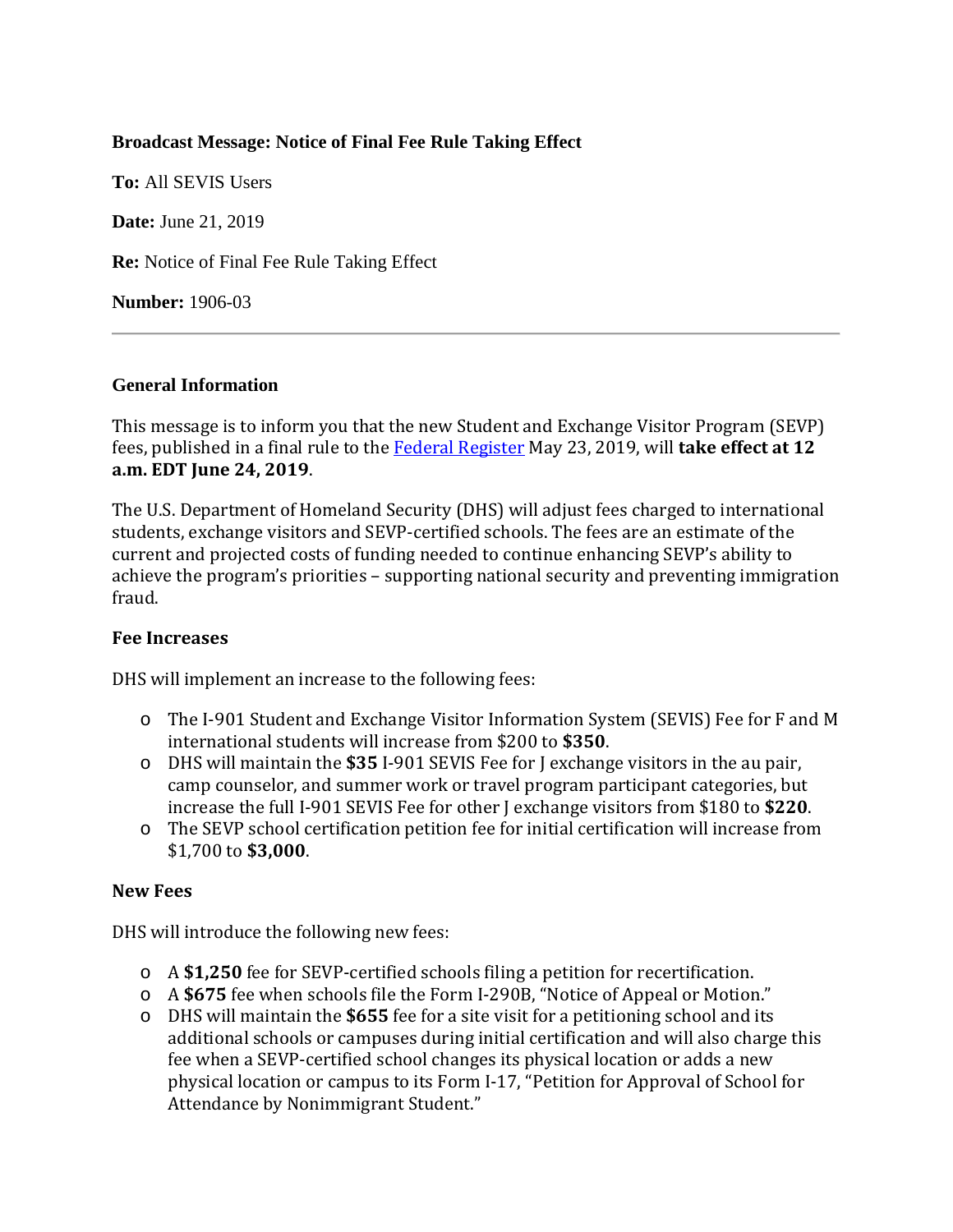# **Next Steps**

The new fee structure will be implemented at 12 a.m. EDT June 24, 2019, after which time all schools and students will be required to pay the new and increased fees.

## **− Students**

Regulation requires all prospective F, M, and J students to pay the I-901 SEVIS Fee before the U.S. Department of State issues a visa. Students must present proof of your I-901 SEVIS Fee payment at their visa interview. Students and exchange visitors who pay the I-901 SEVIS Fee prior to the fee implementation date, but before they obtain a visa, will not need to pay the difference between the new fee and the old fee. Students will continue to pay the I-901 SEVIS Fee on **FMIfee.com**.

## **− Schools**

Schools will continue to pay all fees related to the Form I-17 at **Pay.gov**, and will pay the new Form I-290B, "Notice of Appeal or Motion," fee at [Pay.gov.](https://pay.gov/public/home) Should a school submit a complete initial certification or recertification petition, petition update or Form I-290B and it is not filed or adjudicated before the fee implementation date, the school will not be required to pay the new or increased fee retroactively while in submitted status. If SEVP cancels a school's submission on or after the date the new fees are implemented because the original petition was incomplete, the school will be required to pay the new fees when resubmitting their petition.

## **Resources**

For more information on SEVP's new fees, please refer to the following SEVP resources:

- o [SEVP Announces Changes to Program Fees](https://studyinthestates.dhs.gov/2019/05/sevp-announces-changes-to-program-fees)
- o [SEVP Fee Rule: What Schools Should Know](https://studyinthestates.dhs.gov/2019/05/sevp-fee-rule-what-schools-should-know)
- o [SEVP Fee Rule: What Student Should Know](https://studyinthestates.dhs.gov/2019/06/sevp-fee-rule-what-students-should-know)

## **Comments**

To comment on this Broadcast Message, please email [SEVP@ice.dhs.gov](mailto:SEVP@ice.dhs.gov) with "Broadcast Message 1906-03 Comment" entered in the subject line.

#### **Disclaimer**

This Broadcast Message is not a substitute for applicable legal requirements, nor is it itself a rule or a final action by SEVP. It is not intended to, does not, and may not be relied upon to create any right or benefit, substantive or procedural, enforceable at law by any party in any administrative, civil or criminal matter.